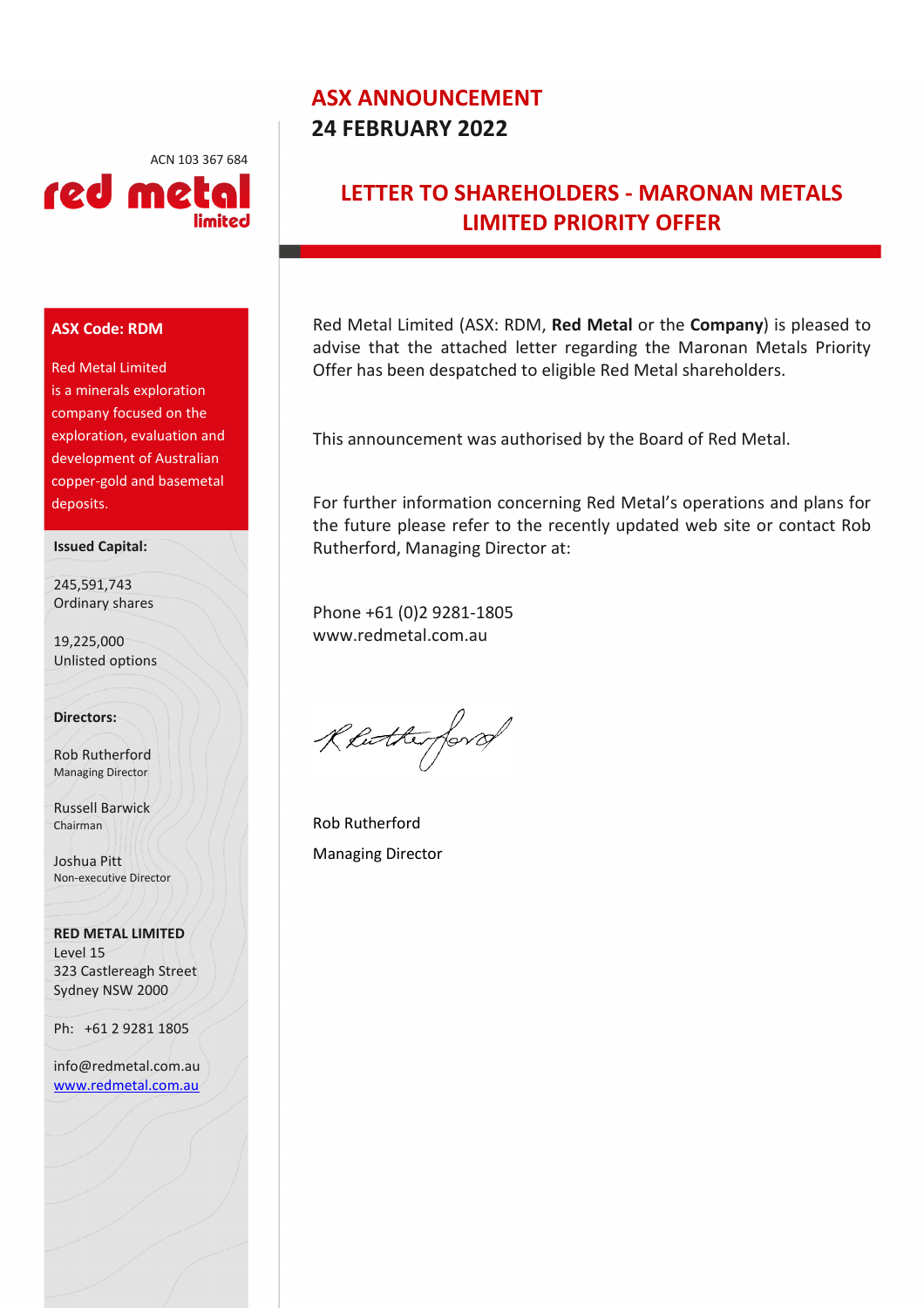

23 February, 2022

Dear Red Metal Shareholder,

### **MARONAN METALS LIMITED SPIN OUT AND IPO UPDATE**

Red Metal Limited (ASX: RDM) (**Red Metal** or **the Company**) is pleased to provide an update on the proposed spin-out and listing of its wholly owned subsidiary, Maronan Metals Limited (**MMA**), on the Australian Securities Exchange (**ASX**) by way of an initial public offering.

#### **Spin-out**

In March 2021, the Company announced its intention to undertake a non-standard partial spin out (**Spin-Out**) and initial public offering of MMA. MMA holds a 100% legal and beneficial interest in the Maronan lead-silver copper-gold project. The Spin-Out was approved by Red Metal shareholders at a general meeting held on 25 January 2022. Red Metal will retain a significant shareholding in MMA and is not planning an in-specie distribution of its MMA shareholding in the near term.

#### **MMA IPO and Priority Offer to Red Metal Shareholders**

MMA lodged its IPO prospectus with the Australian Securities & Investments Commission on 21 February 2022 (**Prospectus**). The Prospectus contains an offer of 60,000,000 Shares at an issue price of \$0.20 per Share together with one free attaching Primary Option (the terms of which are set out in the Prospectus) for every three Shares subscribed for and issued, to raise \$12,000,000 (**MMA Offer**). Oversubscriptions may be accepted for up to a further 15,000,000 Shares at an issue price of \$0.20 per Share, together with one free attaching Primary Option for every three Shares subscribed for and issued, to raise up to a further \$3,000,000. Veritas Securities Limited is acting as Lead Manager of the MMA Offer.

MMA is offering Red Metal shareholders in Australia that held shares in Red Metal at 5:00pm (AEST) on 22 February 2022 (**Record Date**) (**Eligible Shareholders**) priority to subscribe for Shares under the MMA Offer (**Priority Offer**). Eligible Shareholders will also have an entitlement to bonus options under a bonus offer on the terms set out in the Prospectus.

Under the Priority Offer, Eligible Shareholders will have priority in respect of the first \$5,000,000 (25,000,000 Shares) to be raised under the MMA Offer. The allocation of Shares under the Priority Offer will be subject to a minimum investment of \$2,000 and will be made pro rata to Eligible Shareholders' shareholdings in Red Metal on the Record Date and thereafter at the discretion of MMA. If MMA receives applications from Eligible Shareholders for more than 25,000,000 Shares, MMA intends to treat such additional applications under the Priority Offer as being made under the Public Offer.